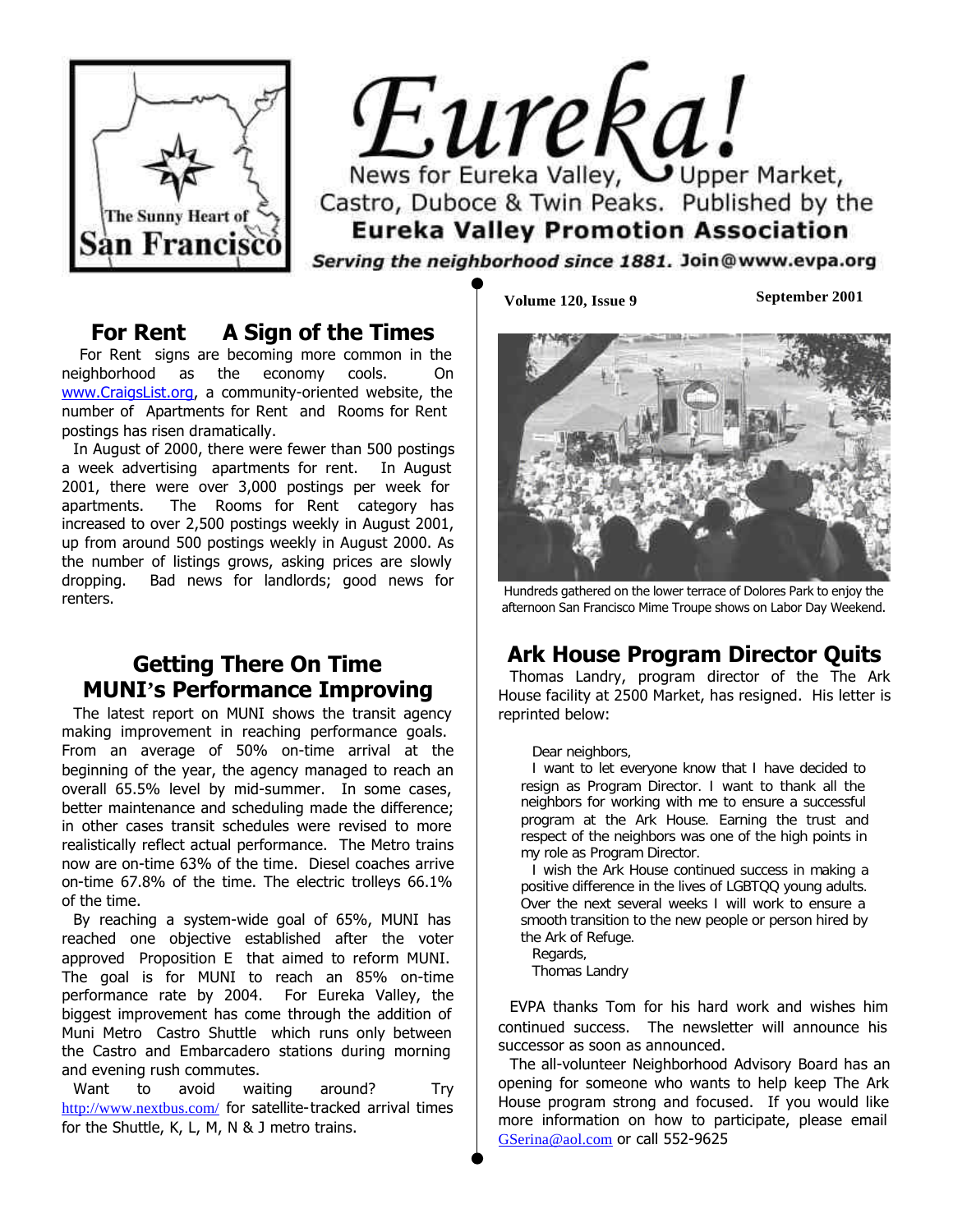## **Test Results Released Local schools still struggling**

The state's Department of Education has released the results of state-wide testing that took place last spring. The information below shows comparisons to national averages. Here's how schools within EVPA's boundaries performed in 2001 versus 2000:

|                                           | '00/'01 | 00/01 | '00/'01 | '00/'01 | '00/01   | Reading Math Lang. Spelling Science Soc. Sci.<br>'00/'01 |
|-------------------------------------------|---------|-------|---------|---------|----------|----------------------------------------------------------|
| <b>Everett Middle</b><br>Grade 8          | 30/28   | 36/33 | 30/30   | 31/28   | $-1$     | $-1$                                                     |
| Harvey Milk Civil<br>Rights Elem. Grade 4 | 33/41   | 30/23 | 34/34   | 36/43   | $-I -$   | $-1$                                                     |
| <b>Mission High</b><br>Grade 11           | 12/15   | 34/33 | 22/21   | $-1$    | 22/22    | 28/34                                                    |
| <b>Rooftop Elementary</b><br>Grade 4      | 78/71   | 63/61 | 73/64   | 71/71   | $-I -$   | $-1$                                                     |
| Grade 8                                   | 82/80   | 78/88 | 83/84   | 63/65   | $\alpha$ | -/-                                                      |
| <b>Sanchez Elementary</b><br>Grade 4      | 30/26   | 35/36 | 35/31   | 33/26   | $-1-$    | -1-                                                      |



The percentages are the national percentile ranking. Scored on a scale of 100, the numbers show how that grade at that school performed versus the national average. The results are online at [www.sfgate.com/news/star/](http://www.sfgate.com/news/star/)

## **New Gay Men's Health Clinic Coming to the Castro**

A city-funded HIV prevention/management program is being proposed for 4122 18th Street, near Collingwood (the former Stadlander s Pharmacy site, now vacant).

The program, aimed at HIV positive and negative gay men, is exploring a variety of formats that combine health clinic services with a general 'sex positive' ambiance. It will provide services on a drop-in basis and by appointment. Hours of operation have not been set.

The City currently operates "Health Center #1" at the corner of 17th Street and Pond Street also providing HIV and STD services. Issues that may concern EVPA members about the new facility include proximity to Collingwood Street that already houses several service providers, and objections from other neighborhoods, which say their HIV education and testing needs are unmet. Deborah Levine, consultant to the project and author of *The Joy of Cybersex*, will present to EVPA membership at the September 20<sup>th</sup> general meeting.

## **FYI: Officer Nominations in October/November**

EVPA's annual election of officers will be held at the November general meeting. Nominations for positions can be made at the October or November meetings. The elected positions are for President, Vice President, Treasurer, Corresponding Secretary, Recording Secretary and the three board members whose terms are expiring. Questions? Contact the Internal Affairs Committee at [herbcohn@pacbell.net](mailto:herbcohn@pacbell.net) or 621-6637.

# **School Supply Drive**

Harvey Milk Civil Rights Academy is holding a Back-to-School Supply Drive to help ensure students have the everyday items they need. If you are able to donate any of the items listed below, please drop them off at the Principal Sandra Leigh's office at 4235 19th Street. Call 241-6276 for information.

- **a** Pencils
- ≞ Pens
- **a** Colored Pencils
- **a** Crayons
- $\triangle$  Paper
- $\triangle$  Folders *A* Binders
- **Art Supplies**
- **f** Glue

 $S$ Cissors

- - **S.F. Ranks #5 on "Kid Friendly" List**

A recent survey of 25 major cities ranked San Francisco fifth in overall kid friendliness. The environmental organization Zero Population Growth looked at 17 quality of life indicators to reach its conclusions. The report did note that San Francisco has the fewest children per capita than any other city in the state. Census figures show the under-18 population is 112,802, down from 116,883 in 1990. The area in which San Francisco ranked best was in children's health. See the report at [www.KidFriendlyCities.org.](http://www.kidfriendlycities.org)

# **2001 Officers & Board Members**

**President Lion Barnett Vice President Gerald Abbott Corresponding Secretary Gustavo Serina Recording Secretary Mike Babbitt Treasurer Meide Chipp Board Members Drew Bertagnolli** 

**Nila Camino Herb Cohn Michael Crawford Joe Foster Judy Hoyem Rachel Resnikoff**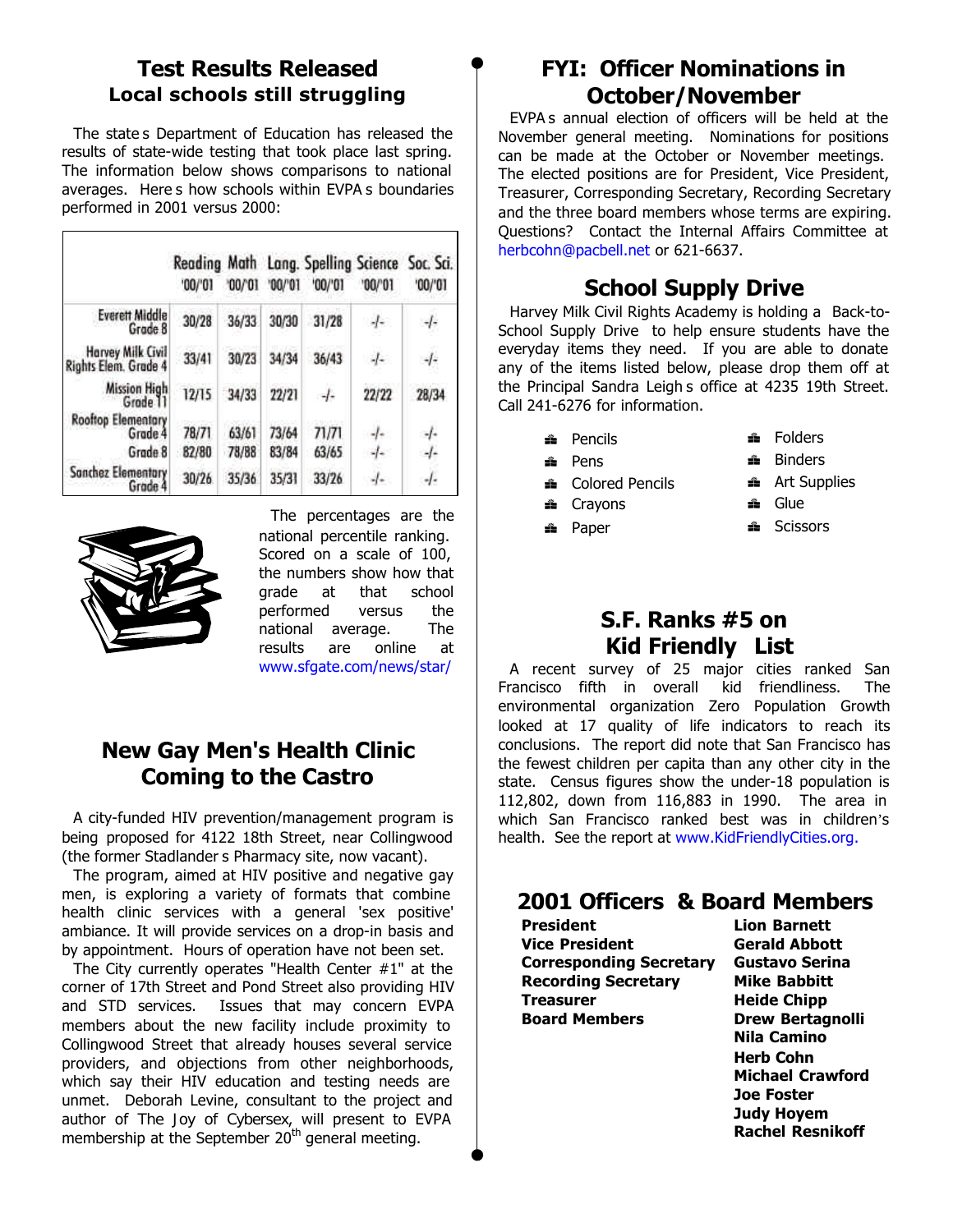#### **EVPA Bylaws to be Revised for First Time Since 1975**

EVPA's Internal Affairs Committee has completed the arduous task of revising and updating the organization's bylaws. Please attend the General Meeting on September 20th to vote on this important item. EVPA's Board endorsed the revision at its September 4th meeting. Voting is for EVPA dues-paid members only.

This insert will explain the significant changes being made to the bylaws, along with the reasoning behind the changes. Please write down any questions and bring them to the general meeting September 20th.

The revised document accomplishes the following:

- 1. Clarification of the two types of membership in the organization (Individual and Household) along with the right of every member to receive a copy of the bylaws and a membership roster.
- 2. Clarification of voting rights by tying them to dues status.
- 3. Provide for a method of member resignation.
- 4. Designation of the Internal Affairs Committee as the organization's Nominating Committee. Most organizations have a nominating committee to run elections, and develop board candidates. The Internal Affairs Committee will take on this job.
- 5. Establishment of term limits for both officers and board members. Term limits encourage participation in the running of the organization, while allowing termed out board members to run for another position.
- 6. Delineation of specific duties for each of the officered positions. These duties are mostly a codification of what is currently practiced.
- 7. Establishment of an annual budget requirement.
- 8. Expansion of the pool of organization check signers. While the Treasurer will still sign checks, obtaining the second signature will now be an easier job.
- 9. Revision of the organization's committee structure. This revision will correspond to the committees currently in use, and includes the requirement that each committee be chaired by a board member (as mandated by membership at the beginning of this year.).
- 10. Establishment of the order of business for general meetings. This section also requires that the agenda for General Meetings be set 7 days prior to the meeting.

Complete copies of the proposed bylaw revisions are now available online [\(www.evpa.org/revision.pdf\)](http://www.evpa.org/revision.pdf) or by calling 621-6637 and leaving a message for mailing.

Please take the time to consider these changes. A lot of work went into preparing this document, and your vote regarding it is important. Please attend our September meeting to participate in this process.

# **PCS Antenna Proposed in Firehouse**

Metro PCS has filed an application to install a wireless antenna at Fire Station #6 located at 135 Sanchez, just north of Market. The proposal by Metro PCS is to "flush mount" a total of 9 panel antennas on the existing Fire Station tower. They would not extend above the top of the existing tower, and would not increase the current height of the building.

Once the antennas are installed, they will be painted to match the field color of the tower so that they become visually integrated into the building's elements. Representatives from the installing firm, Tetratech Wireless, will be on hand at the EVPA's September 20th general meeting to discuss the installation and address any member concerns.

## **Wells Fargo Returning to Castro Street**

Wells Fargo Bank is opening a retail branch at the former Headlines retail space in the 500 block of Castro. It should be open by the first of the year. Representatives of WFB attended the last EVPA general meeting and described their plans. Members asked the designers to be aware of security and vagrancy issues when creating the ATM foyer. Wells Fargo will continue to operate its ATMs on Market Street as well as its Safeway express bank.

#### **John Frank Restaurant Adding Small Patio**

John Frank Restaurant, 2100 Market @ Church & 14<sup>th</sup> Street, has received a City permit for a small outdoor seating area to be located in their parking lot. The small patio will have a stucco wall surrounding it. The EVPA Board has expressed support for the project with the provision that the valet service may not offset any parking space lost to the new construction by using onstreet spots or other parking lots.

# **Agenda for General Meeting September 20, 2001, 7:30 pm; EVRC Gym 100 Collingwood ST between 18th & 19th Key Items:** 1. Bylaws Revisions 7:30 pm (see article)

- 2. Gay Men's Health Clinic Presentation 8:30 pm (see article)
- 3. MetroPCS Antenna Presentation 8:40 pm (see article)
- 4. Regular business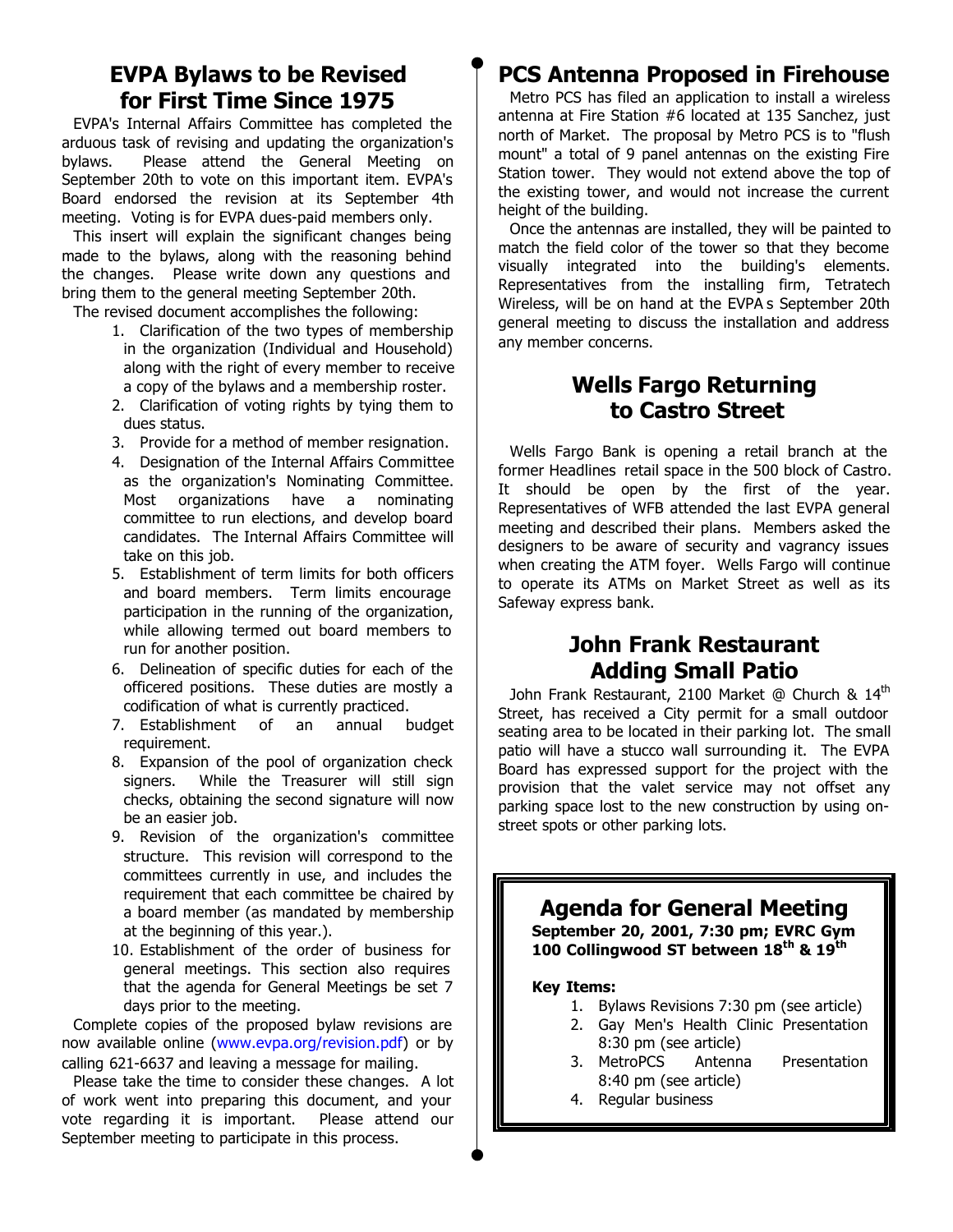#### **Have Fun & Make Money**

Sunny Fall weather means it's almost time for the annual Castro Street Fair, slated for Sunday, Oct. 7 from 11 am until 6 pm. The Castro will be filled with sizzling food, cold drinks, live music, dancing and all merriment that the Castro neighborhood can muster. Each year the Fair raises funds for non-profits, including the EVPA. The more volunteers we can muster, the more money EVPA will raise and be able to use for projects. Come have some fun, get some sun and help out the EVPA by contacting [lion\\_barnett@dph.sf.ca.us](lion_barnett@dph.sf.ca.us) or 255-3624 (work phone with voice mail). More information on the Fair itself at [www.CastroStreetFair.org](http://www.castrostreetfair.org)

## **Where in the World is Eureka Valley?**

The Eureka Valley Promotion Association encompasses neighborhoods commonly referred to as Castro, Upper Market, Twin Peaks and, of course, Eureka Valley. Membership in EVPA is open to anyone who lives, works or owns property within these boundaries: Dolores Street, 22nd Street, Twin Peaks, and Duboce Avenue. It s the heart of the City!

See your place from space. Click on [www.mapquest.com](http://www.mapquest.com) and enter your street address. When it shows the street map, click the Aerial View tab for an actual satellite photo of your place.

#### **Handy Resources for Home**

| <b>Report Litter</b>                  | 28-CLEAN        |
|---------------------------------------|-----------------|
| <b>Report Graffiti</b>                | <b>241-WASH</b> |
| <b>Police Non-Emergency</b>           | 553-0123        |
| <b>Help A Homeless Person</b>         | 431-7400        |
| (City's First Response Outreach Team) |                 |

**Caring for an elderly parent or friend?** Find resources on in-home care and community-based care for seniors in San Francisco at [www.sfgetcare.com.](http://www.sfgetcare.com) If you are caring for someone outside S.F, the National Council on Aging has a new website to help seniors and their family members determine eligibility for Federal and State benefits. Click on [http://BenefitsCheckUp.org/](http://benefitscheckup.org)

**Used motor oil and latex paint** can be picked up for free by calling 1-800-449-758. The materials will then be disposed of safely. It s all part of the City's Hazardous Waste Management Program.

#### **How Many Homeless are There?**

The City is launching its 2001 Homeless Count on October  $25<sup>th</sup>$  from 8 pm until midnight, and is seeking volunteers to assist in the effort. The measurement helps allocate City resources. Call the Mayor's Office on Homelessness at 252-3136 or [MayorsOffice\\_Homelessness@ci.sf.ca.us](mailto:mayorsOffice_homelessness@ci.sf.ca.us)

## **Davies Campus to Evolve Over Time**

At a Community Meeting on August 21, officials of California Pacific Medical Center (CPMC) revealed more details of their developing plans to consolidate and coordinate medical services at Davies and CPMC's other facilities (Childrens/Marshal Hale hospitals on California Street and Presbyterian hospital in Pacific Heights).

Over the next 6-8 years, existing Davies buildings will be retrofitted to meet current seismic requirements and the new operating plan. There also may be some new construction at Davies, though no additional parking spaces are planned. Davies will emerge by 2008 as CPMC's continuum of care facility for all of the city, with in-patient beds primarily for skilled nursing, rehabilitation, and perhaps psychiatric care. Medical offices to support these activities also will be at Davies.

The facility is projected to experience significantly increased activity loads (patient and visitor numbers, pedestrian and vehicle traffic, etc.). The Davies Emergency Room would be closed by about 2008, replaced by an urgent care center, probably operating on less than an around-the-clock basis. Then, true medical emergency patients would go to a new CPMC major acute care hospital at the current Childrens campus in Laurel Heights.

CMPC will hold more Community Workshops, and will begin filing city and state permit applications for the project this fall. For more information go to CPMC's website at [www.cpmc.org;](http://www.cpmc.org) contact Ann Moser, CPMC's director of public affairs at [mosera@sutterhealth.org](mailto:mosera@sutterhealth.org) or 415.923-3921; or EVPA member Richard Magary at [magaryr@ix.netcom.com](mailto:magaryr@ix.netcom.com) or 415.431-2359.

#### **Pets Are Wonderful Support Seeks Support**

When someone falls ill, the companionship of a longtime pet provides comfort. The organization best known for helping ill pet owners with emotional & practical support is PAWS. The organization will soon be moving from its  $16<sup>th</sup>$  street location and seeks donations of: 1800 square feet of office space, a 16-port Ethernet hub, white copy paper, Pentium laptop computer, surgical masks, scoop litter, Advantage flea medication, and Petromalt. Call 415-241-1460 or e-mail [info@PAWSsf.org.](mailto:info@evpa.org)

#### **Photo Contest Become Famous**

Take a photo that shows the **Best Aspects of Life** in the neighborhood and send it to us!

If we use it you will receive absolutely no money, however, you'll have the glory of seeing it in print along with your name. E-mail it (high-resolution) to [Michael@sfCHATcafe.com](mailto:michael@sfchatcafe.com) or mail to CHAT, 498 Sanchez ST San Francisco, CA 94114.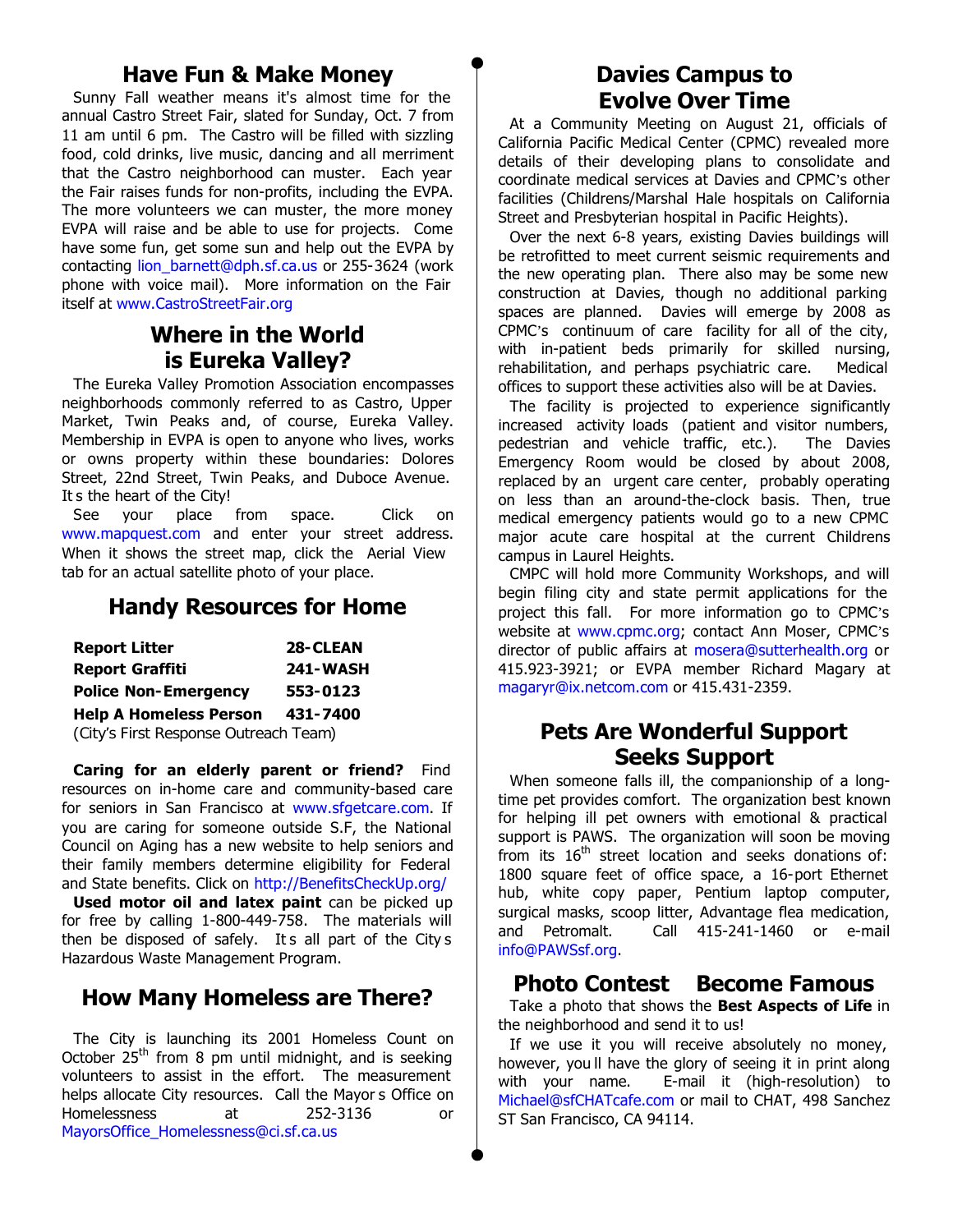# **General Meeting Minutes**

The minutes from the last general meeting are not currently available. Our congratulations to Recording Secretary Mike Babbitt and board member Nila Camino for tying the knot in Fiji! Minutes will be presented in a subsequent, post-honeymoon issue.

# **Upcoming Meetings**

#### **September 20 General Membership Meeting**

- *October 2 Board of Directors*
- October 18 General Membership Meeting **Board & Officer Nominations** *October 30 Board of Directors* November 15 General Membership Meeting **Elections!!!**
- *December 4 Board of Directors*

## **Committee Reports**

#### **Internal Affairs**

The work of the Internal Affairs Committee comes to the forefront with the first Bylaws revisions since the 1970s. Please see extended article in this issue for details on how your association is updating itself.

#### **Utilities, Transportation & Neighborhood Commerce**

The Committee is opening a dialogue with other neighborhood groups to build consensus on elements of "good neighborhood business." Progress will be reported, as information is available.

#### **Membership & Promotion**

The M&P continues to enhance the design of the newsletter, is beginning work on a membership packet, and will soon update the website. Organization membership continues to grow. Cub Reporters for the newsletter wanted. Tell us what you think about the new format: [Michael@sfCHATcafe.com](mailto:michael@sfchatcafe.com)

#### **Want to get involved in EVPA s committees?**

E-mail us at [info@EVPA.org](mailto:info@evpa.org). **Committees:** Utilities, Transportation & Neighborhood Commerce, Planning, Public Health & Safety, Education & Recreation, Membership & Promotion, Finance, and Internal Affairs.



Deadline for the next issue is **October 1**. Ads may be submitted electronically.